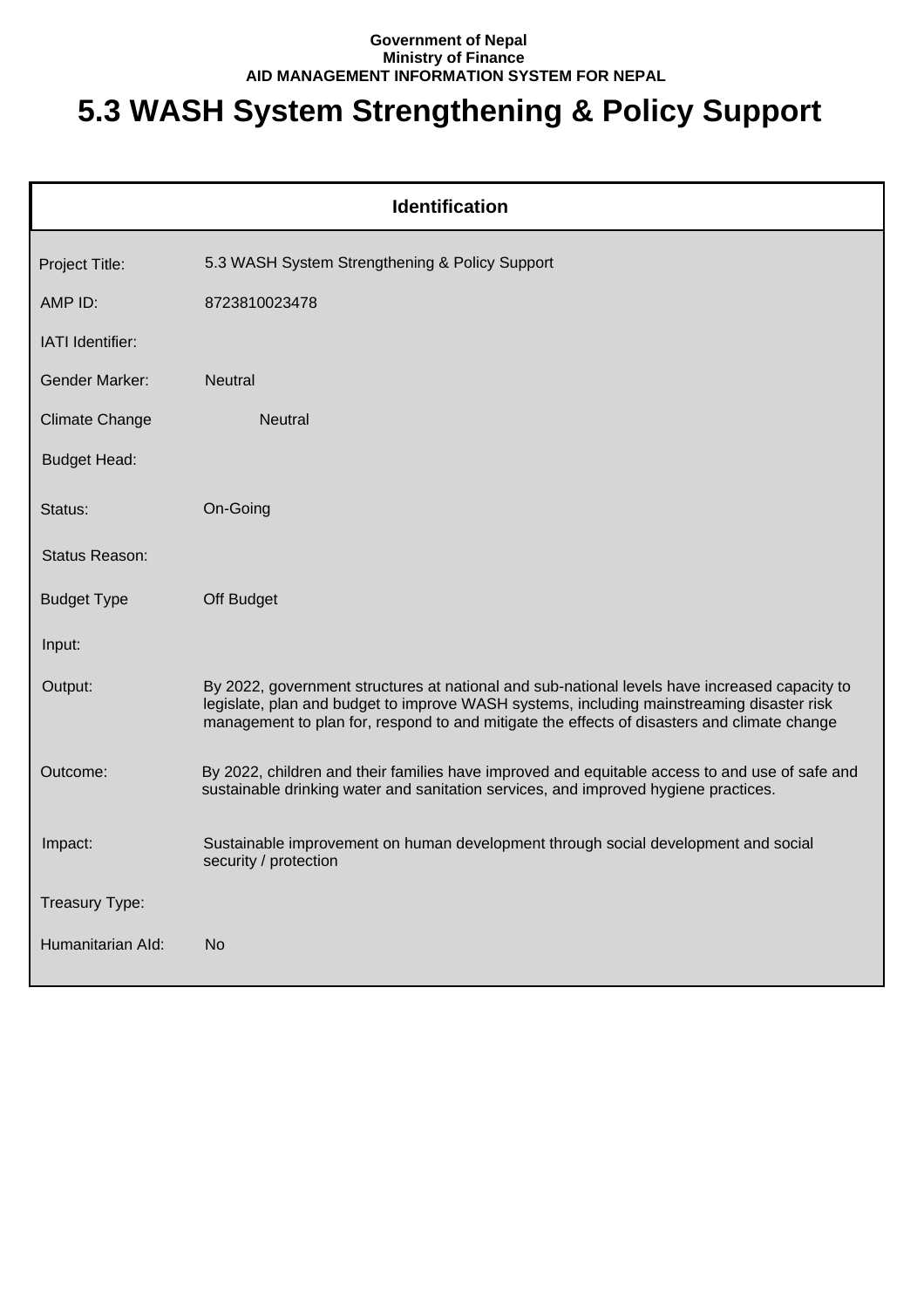| <b>Location</b>            |            |
|----------------------------|------------|
| Location                   | Percentage |
| Morang (Biratnagar)        | 5.0%       |
| Bhaktapur (Bhaktapur)      | 5.0%       |
| Dhading (Dhading Besi)     | 5.0%       |
| Kathmandu (Kathmandu)      | 5.0%       |
| Lalitpur (Patan)           | 5.0%       |
| Parsa (Birgunj)            | 5.0%       |
| Sarlahi (Malangwa)         | 5.0%       |
| Rautahat (Gaur)            | 5.0%       |
| Kavrepalanchok (Dhulikhel) | 5.0%       |
| Jumla (Jumla Khalanga)     | 5.0%       |
| Kalikot (Kalikot)          | 5.0%       |
| Baitadi (Baitadi)          | 5.0%       |
| Doti (Dipayal)             | 5.0%       |
| Saptari (Rajbiraj)         | 5.0%       |
| Dhanusa (Janakpur)         | 5.0%       |
| Kapilvastu (Taulihawa)     | 5.0%       |
| Rupandehi (Bhairahawa)     | 5.0%       |
| Ramechhap (Manthali)       | 5.0%       |
| Gorkha (Gorkha)            | 5.0%       |
| Bajura (Martadi)           | 5.0%       |

| <b>National Plan</b> |            |
|----------------------|------------|
| Program              | Percentage |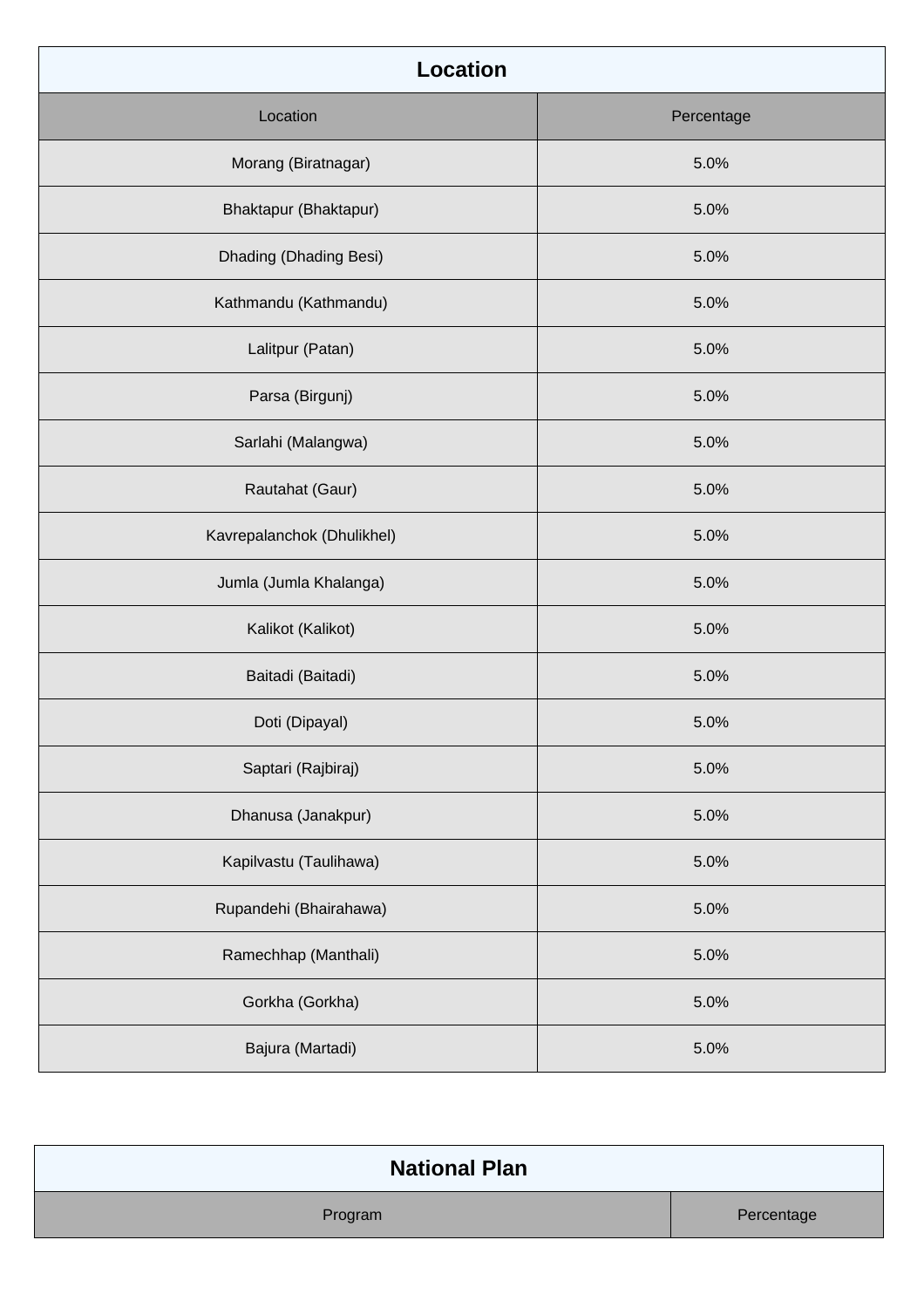| Program                                                                                                           | Percentage |
|-------------------------------------------------------------------------------------------------------------------|------------|
| [Environment and Climate Change] [Infrastructure Development Policy] [National<br>Development Plan (NDP) ]        | 33.0%      |
| [ Irrigation and Water Induced Disaster Management ] [ Water Resources ] [ Infrastructure<br>Development Policy 1 | 33.0%      |
| [Drinking Water and Sanitation ] [Social Development Policy ] [National Development Plan<br>(NDP)                 | 34.0%      |

| <b>Sector</b>                                 |            |
|-----------------------------------------------|------------|
| Sector                                        | Percentage |
| Nepal Sector Classification DRINKING WATER 0  | 50.0%      |
| Nepal Sector Classification OTHERS - SOCIAL 0 | 50.0%      |

| <b>Implementing/Executing Agency</b>    |        |  |
|-----------------------------------------|--------|--|
| Donor                                   |        |  |
| United Nations Children's Fund          | 0.0%   |  |
| <b>Responsible Organization</b>         |        |  |
| Ministry of Finance                     | 100.0% |  |
| <b>Executing Agency</b>                 |        |  |
| United Nations Children's Fund          | 100.0% |  |
| <b>Implementing Agency</b>              |        |  |
| Department of Water Supply and Sewerage | 50.0%  |  |

| <b>Funding</b>                                                          |                       |                    |                               |            |                     |
|-------------------------------------------------------------------------|-----------------------|--------------------|-------------------------------|------------|---------------------|
| Transaction<br>Date                                                     | Type of<br>Assistance | Mode of<br>Payment | Post Earthquake<br>Assistance | Commitment | <b>Disbursement</b> |
| <b>United Nations Children's Fund</b>                                   |                       |                    |                               |            |                     |
|                                                                         | <b>Actual</b>         |                    |                               |            |                     |
| Technical<br>5/20/2020<br>Commodity<br>Assistance<br>No<br>(Standalone) |                       |                    |                               | 67,000     | 67,000              |
| <b>UNDISBURSED BALANCE</b>                                              |                       |                    | 0                             |            |                     |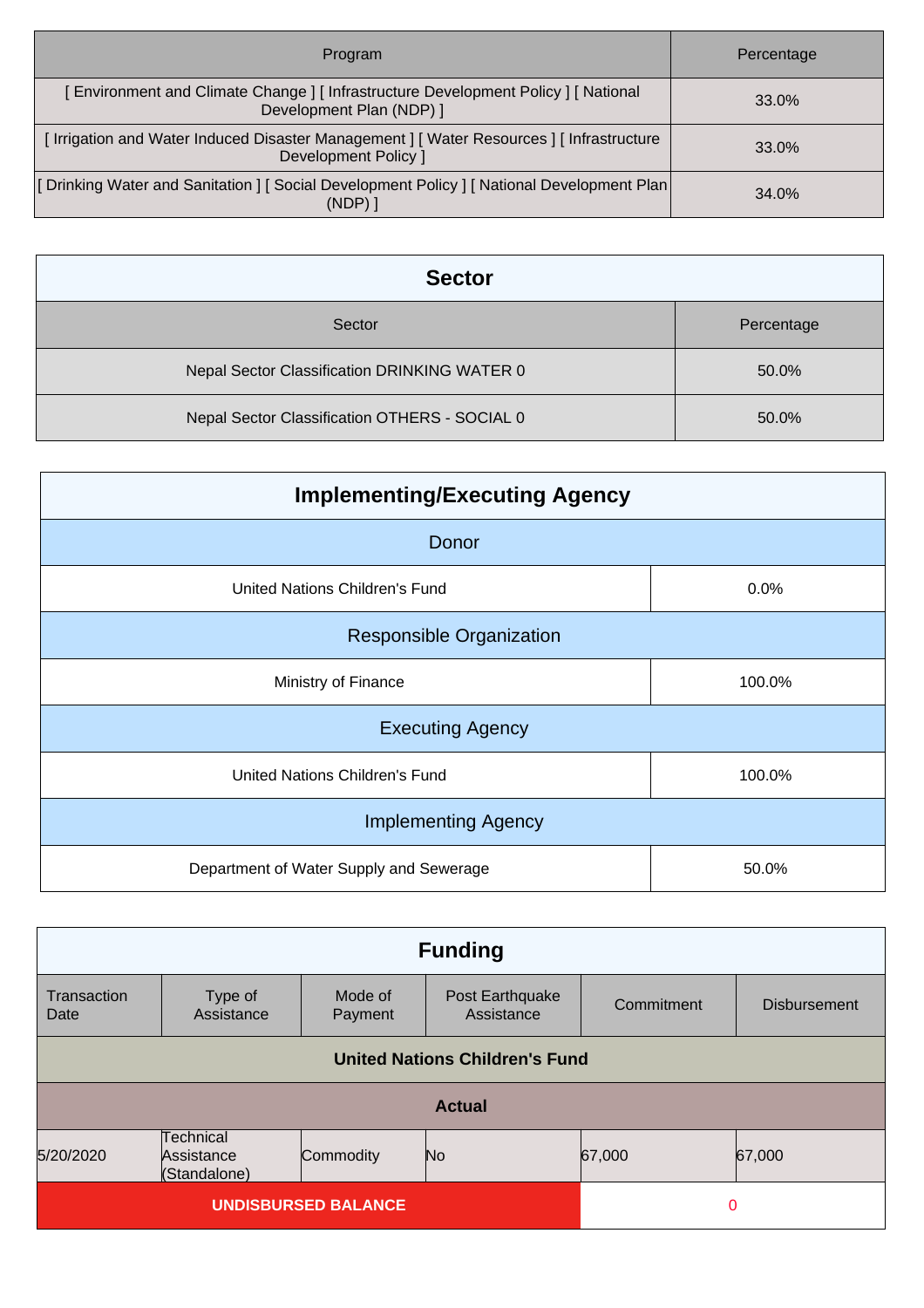| Transaction<br>Date        | Type of<br>Assistance                          | Mode of<br>Payment                            | Post Earthquake<br>Assistance | Commitment | <b>Disbursement</b> |
|----------------------------|------------------------------------------------|-----------------------------------------------|-------------------------------|------------|---------------------|
| 6/30/2021                  | Technical<br>Assistance<br>(Standalone)        | Commodity                                     | No                            | 10         | 198,520             |
| 6/24/2019                  | <b>Technical</b><br>Assistance<br>(Standalone) | Commodity                                     | No                            | Ю          | 6,194               |
| 6/30/2020                  | Technical<br>Assistance<br>(Standalone)        | Commodity                                     | No                            | 0          | 79,582              |
| 6/30/2021                  | Technical<br>Assistance<br>(Standalone)        | Commodity                                     | No                            | Ю          | 166,486             |
| 6/19/2018                  | Direct<br>Implementation                       | <b>Direct Payment</b>                         |                               | 0          | 13,170              |
| 3/28/2018                  | Technical<br>Assistance<br>(Standalone)        | Cash                                          |                               | 1,806,900  | 0                   |
| 6/30/2019                  | Technical<br>Assistance<br>(Standalone)        | Cash                                          |                               | 0          | 610,072             |
| 6/30/2020                  | Technical<br>Assistance<br>(Standalone)        | Cash                                          |                               | 10         | 622,713             |
| 6/30/2021                  | <b>Technical</b><br>Assistance<br>(Standalone) | Cash                                          |                               | Ю          | 98,703              |
| 5/1/2020                   | Technical<br>Assistance<br>(Standalone)        | Cash                                          | No                            | 145,131    | 141,924             |
| 6/30/2021                  | Technical<br>Assistance<br>(Standalone)        | Cash                                          | No                            | 0          | 734,424             |
| 6/30/2021                  | Technical<br>Assistance<br>(Standalone)        | <b>Direct Payment</b>                         | No                            | 0          | 87,945              |
| 6/30/2021                  | Technical<br>Assistance<br>(Standalone)        | <b>Direct Payment</b>                         | No                            | 0          | 31,756              |
|                            |                                                | <b>Total</b>                                  |                               | 2,019,031  | 2,858,489           |
|                            |                                                | <b>Total (United Nations Children's Fund)</b> |                               | 2,019,031  | 2,858,489           |
| <b>UNDISBURSED BALANCE</b> |                                                |                                               | $-839,458$                    |            |                     |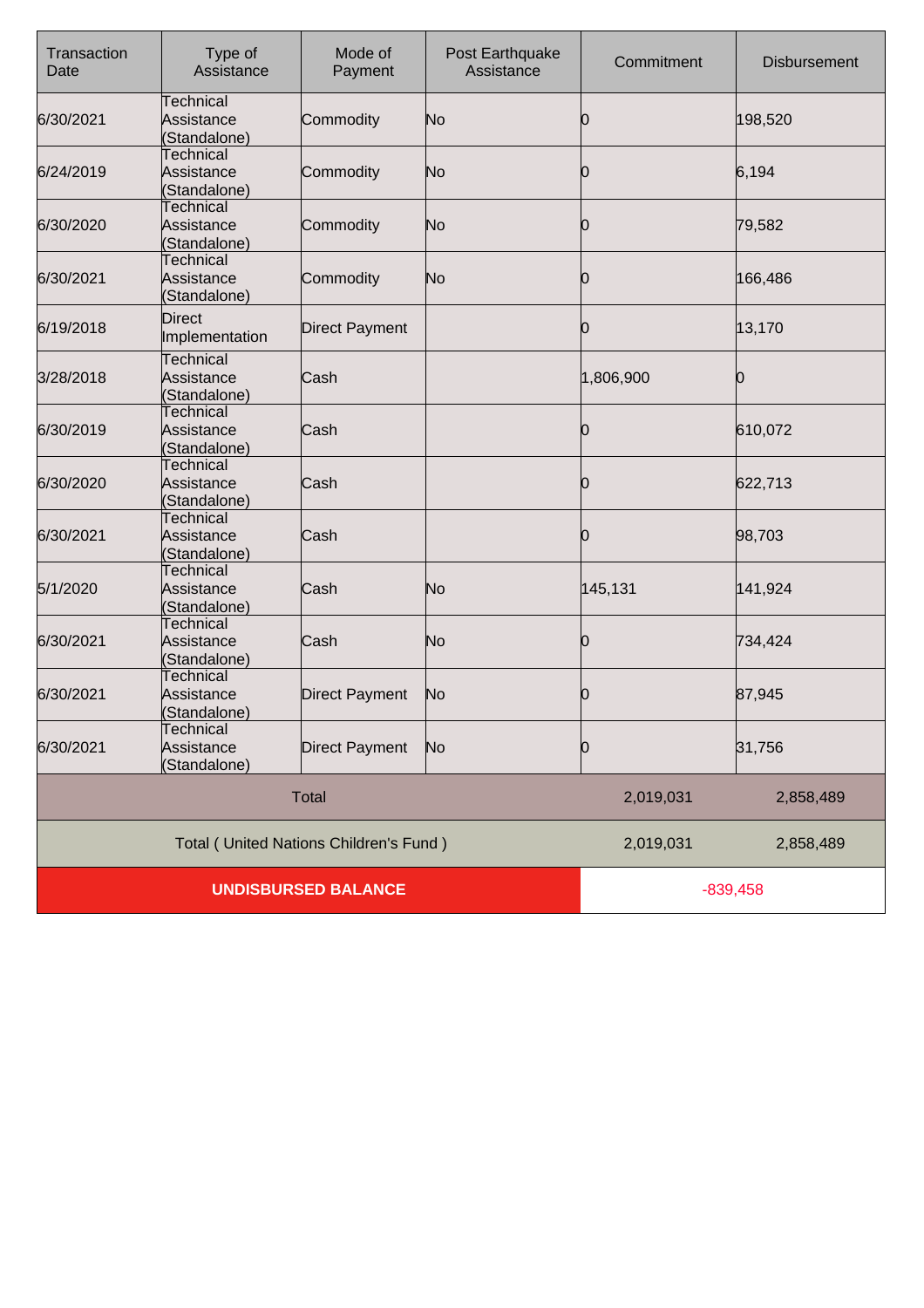## **Progress Achieved**

Progress Achieved:

Key Problems:

Steps Taken to Solve Problems:

| <b>Funding Information</b>        |             |  |
|-----------------------------------|-------------|--|
| <b>Total Actual Commitment</b>    | 2,019,031   |  |
| <b>Total Planned Commitment</b>   | $\mathbf 0$ |  |
| <b>Total Actual Disbursement</b>  | 2,858,489   |  |
| <b>Total Planned Disbursement</b> | $\mathbf 0$ |  |
|                                   |             |  |